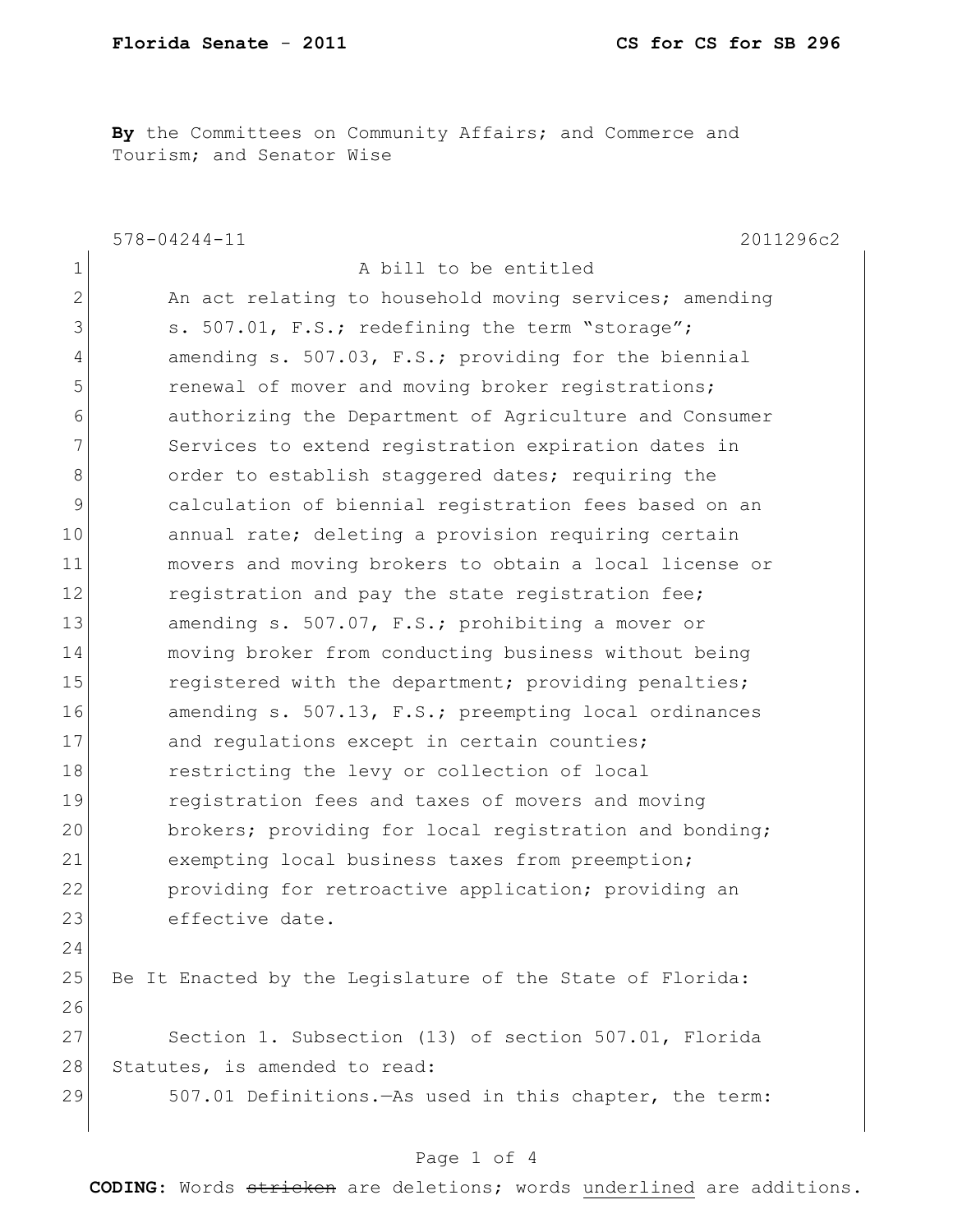|    | $578 - 04244 - 11$<br>2011296c2                                     |
|----|---------------------------------------------------------------------|
| 30 | (13) "Storage" means the temporary warehousing of a                 |
| 31 | shipper's goods while under the care, custody, and control of       |
| 32 | the mover.                                                          |
| 33 | Section 2. Subsections $(1)$ , $(3)$ , and $(4)$ of section 507.03, |
| 34 | Florida Statutes, are amended to read:                              |
| 35 | 507.03 Registration.-                                               |
| 36 | (1) Each mover and moving broker must annually register             |
| 37 | with the department, providing its legal business and trade         |
| 38 | name, mailing address, and business locations; the full names,      |
| 39 | addresses, and telephone numbers of its owners or corporate         |
| 40 | officers and directors and the Florida agent of the corporation;    |
| 41 | a statement whether it is a domestic or foreign corporation, its    |
| 42 | state and date of incorporation, its charter number, and, if a      |
| 43 | foreign corporation, the date it registered with the Department     |
| 44 | of State; the date on which the mover or broker registered its      |
| 45 | fictitious name if the mover or broker is operating under a         |
| 46 | fictitious or trade name; the name of all other corporations,       |
| 47 | business entities, and trade names through which each owner of      |
| 48 | the mover or broker operated, was known, or did business as a       |
| 49 | mover or moving broker within the preceding 5 years; and proof      |
| 50 | of the insurance or alternative coverages required under s.         |
| 51 | 507.04.                                                             |
| 52 | (3) Registration fees shall be calculated at the rate of            |
|    |                                                                     |

53 \$300 per year per mover or moving broker. All amounts collected 54 shall be deposited by the Chief Financial Officer to the credit 55 of the General Inspection Trust Fund of the department for the 56 sole purpose of administration of this chapter.

57 (4) A registration must be renewed biennially on or before 58 its expiration date. In order to establish staggered expiration

## Page 2 of 4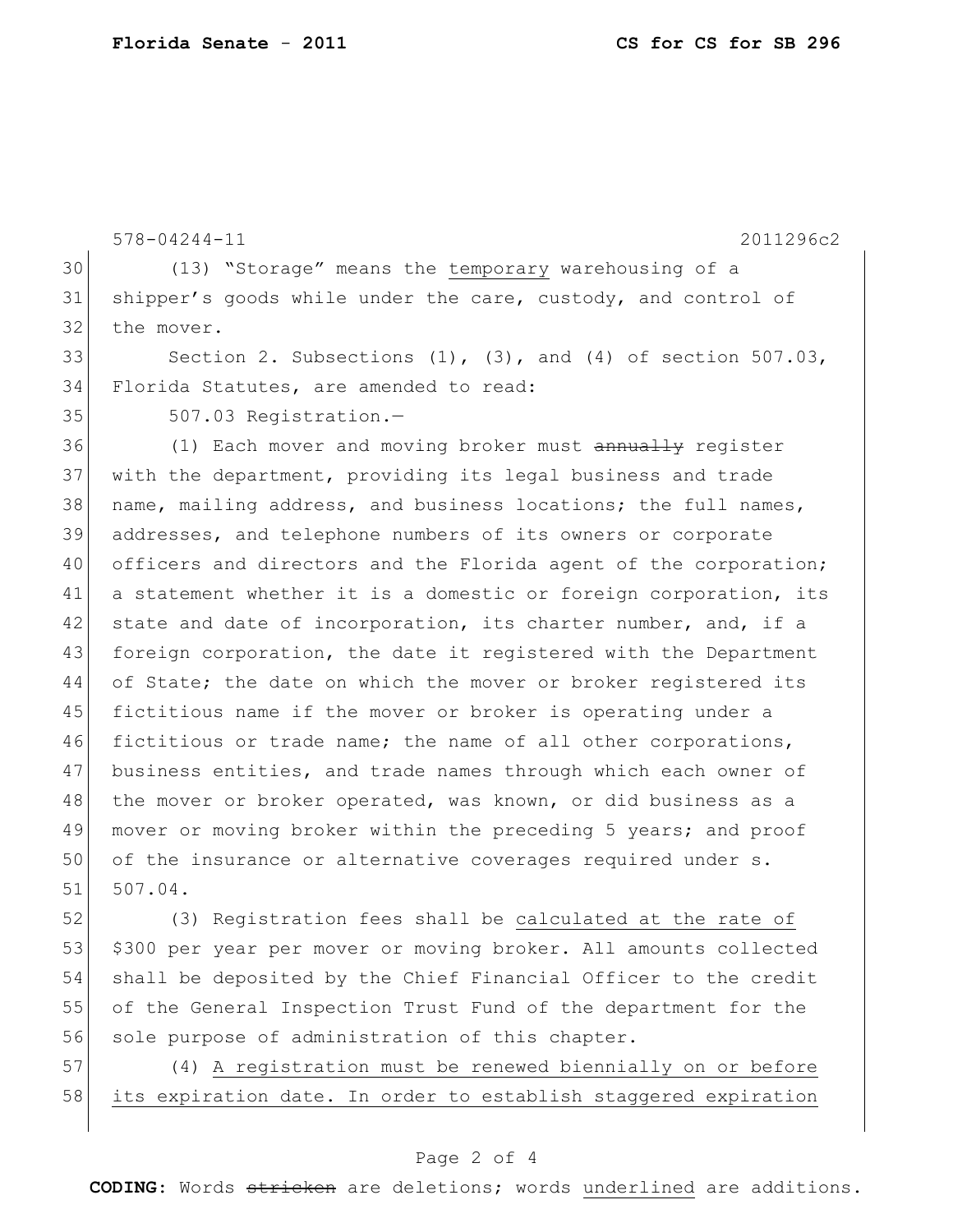|    | 2011296c2<br>$578 - 04244 - 11$                                  |
|----|------------------------------------------------------------------|
| 59 | dates, the department may extend the expiration date of a        |
| 60 | registration for a period not to exceed 12 months. Any mover or  |
| 61 | moving broker whose principal place of business is located in a  |
| 62 | county or municipality that requires, by local ordinance, a      |
| 63 | local license or registration to engage in the business of       |
| 64 | moving and storage of household goods must obtain the license or |
| 65 | registration from the county or municipality. A mover or broker  |
| 66 | that obtains a local license or registration must also pay the   |
| 67 | state registration fee under subsection (3).                     |
| 68 | Section 3. Subsection (1) of section 507.07, Florida             |
| 69 | Statutes, is amended to read:                                    |
| 70 | 507.07 Violations. - It is a violation of this chapter to:       |
| 71 | (1) Conduct business as a mover or moving broker, or             |
| 72 | advertise to engage in the business of moving or offering to     |
| 73 | move, without first being registered annually with the           |
| 74 | department.                                                      |
| 75 | Section 4. Subsection (1) of section 507.13, Florida             |
| 76 | Statutes, is amended to read:                                    |
| 77 | 507.13 Local regulation.-                                        |
| 78 | (1) (a) Except as provided in paragraphs (b) and $(c)$ , this    |
| 79 | chapter preempts a does not preempt local ordinance ordinances   |
| 80 | or regulation regulations of a county or municipality which      |
| 81 | regulates regulate transactions relating to movers of household  |
| 82 | goods or moving brokers.                                         |
| 83 | (b) This chapter does not preempt an ordinance or                |
| 84 | regulation originally enacted by a county before January 1,      |
| 85 | 2011, or a subsequent amendment to such an ordinance or          |
| 86 | requlation. However, registration fees required by such an       |
| 87 | ordinance or regulation must be reasonable and may not exceed    |
|    |                                                                  |

## Page 3 of 4